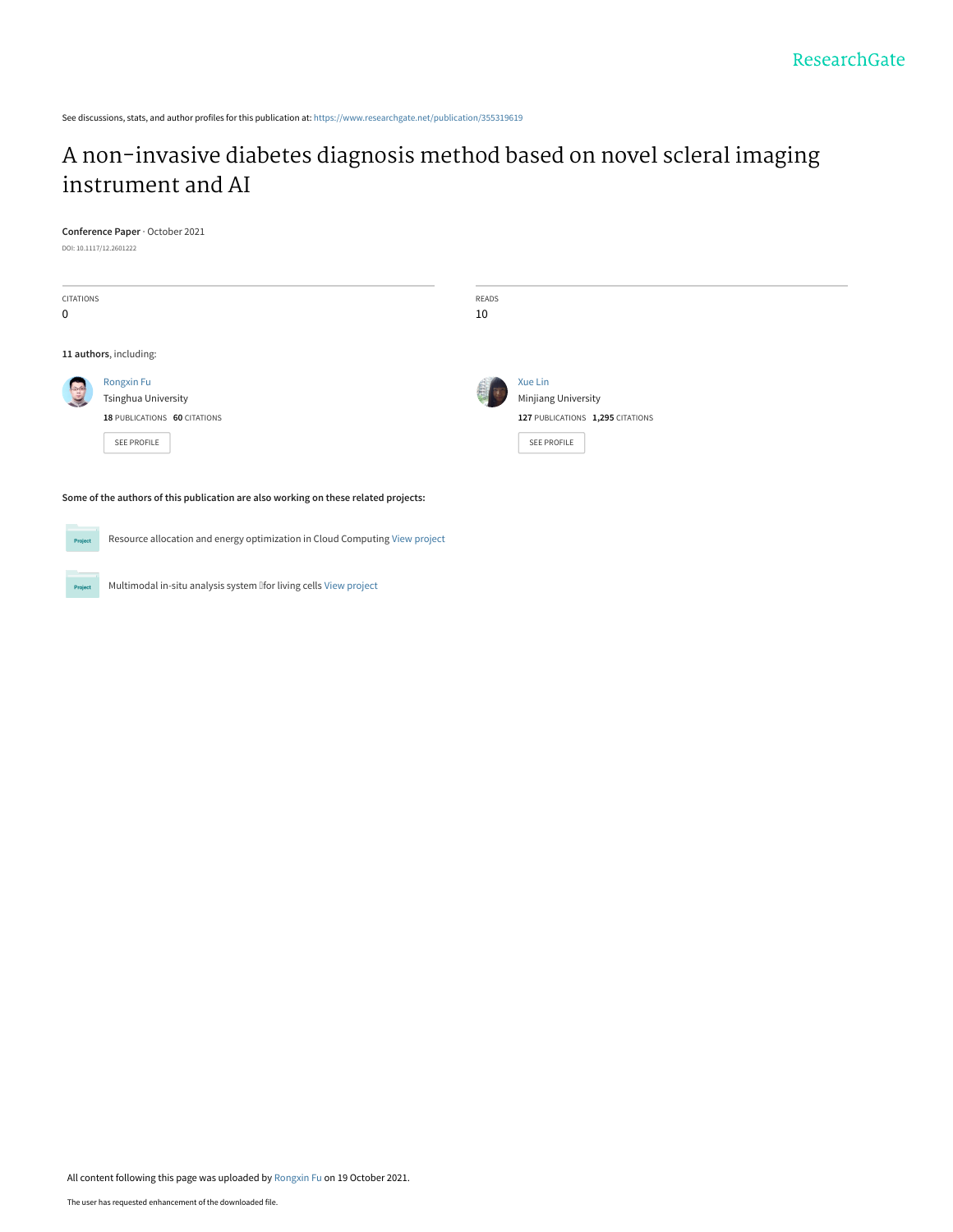# PROCEEDINGS OF SPIE

SPIEDigitalLibrary.org/conference-proceedings-of-spie

# A non-invasive diabetes diagnosis method based on novel scleral imaging instrument and AI

Lv, Wenqi, Fu, Rongxin, Lin, Xue, Su, Ya, Jin, Xiangyu, et al.

> Wenqi Lv, Rongxin Fu, Xue Lin, Ya Su, Xiangyu Jin, Han Yang, Xiaohui Shan, Wenli Du, Kai Jiang, Yuanhua Lin, Guoliang Huang, "A non-invasive diabetes diagnosis method based on novel scleral imaging instrument and AI," Proc. SPIE 11900, Optics in Health Care and Biomedical Optics XI, 1190013 (15 October 2021); doi: 10.1117/12.2601222



Event: SPIE/COS Photonics Asia, 2021, Nantong, Jiangsu, China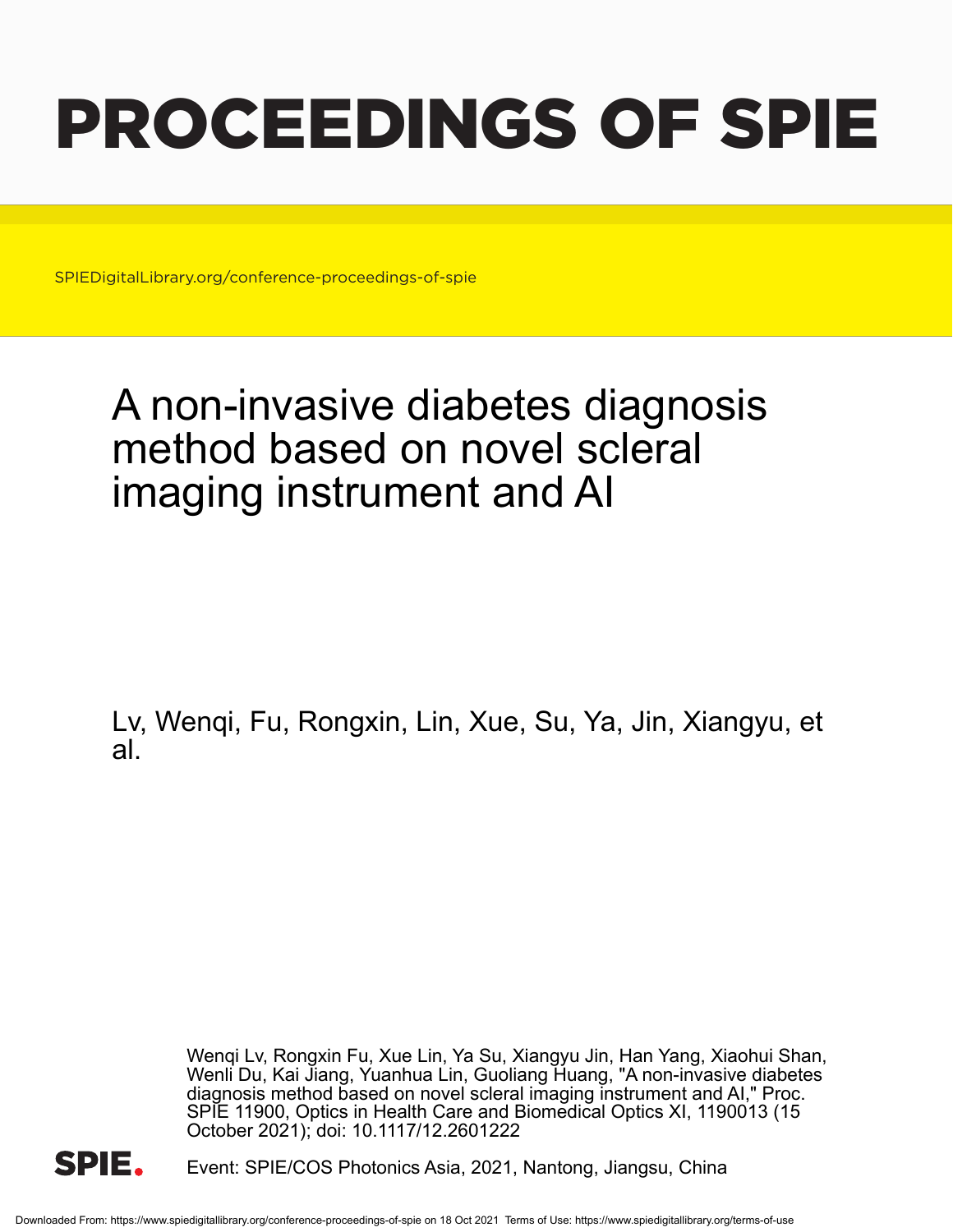### **A non-invasive diabetes diagnosis method based on novel scleral imaging instrument and AI**

Wenqi Lv<sup>a</sup>, Rongxin Fu<sup>a</sup>, Xue Lin<sup>a</sup>, Ya Su<sup>a</sup>Xiangyu Jin<sup>a</sup>, Han Yang<sup>a</sup>, Xiaohui Shan<sup>a</sup>, Wenli Du<sup>a</sup>, Kai Jiang<sup>a</sup>, Yuanhua Lin<sup>a</sup>, Guoliang Huang<sup>\*a</sup>

<sup>a</sup>Department of Biomedical Engineering, School of Medicine, Tsinghua University, Beijing 100084,

P. R. China

\* tshgl@tsinghua.edu.cn; Tel.: +86-457-6279-7213

#### **ABSTRACT**

Type 2 diabetes mellitus is one of the most common metabolic diseases in the world. However, frequent blood glucose testing causes continual harm to diabetics, which cannot meet the needs of early diagnosis and long-term tracking of diabetes. Thus non-invasive adjuvant diagnosis methods are urgently needed, enabling early screening of the population for diabetes, the evaluation of diabetes risk, and assessment of therapeutic effects. The human eye plays an important role in painless and non-invasive approaches, because it is considered an internal organ but can be easily be externally observed. We developed an AI model to predict the probability of diabetes from scleral images taken by a specially developed instrument, which could conveniently and quickly collect complete scleral images in four directions and perform artificial intelligence (AI) analysis in 3 min without any reagent consumption or the need for a laboratory. The novel optical instrument could adaptively eliminate reflections and collected shadow-free scleral images. 177 subjects were recruited to participate in this experiment, including 127 benign subjects and 50 malignant subjects. The blood sample and sclera images from each subject was obtained. The scleral image classification model achieved a mean AUC over 0.85, which indicates great potential for early screening of practical diabetes during periodic physical checkups or daily family health monitoring. With this AI scleral features imaging and analysis method, diabetic patients' health conditions can be rapidly, noninvasively, and accurately analyzed, which offers a platform for noninvasive forecasting, early diagnosis, and long-term monitoring for diabetes and its complications.

**Keywords:** type 2 diabetes mellitus, shadow-free scleral images, U-net, Resnet-18, MIL

#### **1. INTRODUCTION**

#### **1.1 Type 2 diabetes mellitus**

Type 2 diabetes mellitus is the most prevalent form of diabetes, which is one of the common endocrine diseases worldwide. <sup>[1]</sup> The incidence of diabetes, especially in China, has increased in recent decades, from 0.67% in 1980 to 11.2% in 2017. At present, China has the largest population of diabetic patients in the world. [2] According to GUIDELINE for the prevention and treatment of type 2 diabetes mellitus in China (2020 edition), fasting blood glucose, random blood glucose or OGTT(oral glucose tolerance test) 2h blood glucose is the main basis for diagnosing diabetes. If there is no typical symptoms of diabetes, the test must be repeated to confirm the diagnosis. In laboratories with strict quality control, standardized HbA1C can be used as a supplementary diagnostic criterion for diabetes. Diabetes is diagnosed based on the measurement of venous plasma glucose instead of capillary blood glucose. The classification criteria of glucose metabolism status and the diagnosis criteria of diabetes are shown in Table  $1$ .<sup>[2]</sup>

Table 1. The classification criteria of glucose metabolism status and the diagnosis criteria of diabetes.

| Diagnostic criteria                                                                          | Venous plasma glucose or HbA1c level |  |  |  |
|----------------------------------------------------------------------------------------------|--------------------------------------|--|--|--|
| Typical symptoms of diabetes                                                                 |                                      |  |  |  |
| And random blood sugar                                                                       | $>11.1$ mol/L                        |  |  |  |
| Or fasting blood sugar                                                                       | $\geq 7.0$ mol/L                     |  |  |  |
| Or OGTT 2h blood glucose                                                                     | $\geq$ 11.1mol/L                     |  |  |  |
| $>6.5\%$<br>Or HbA1c                                                                         |                                      |  |  |  |
| If there is no typical symptoms of diabetes, the diagnosis needs to be rechecked another day |                                      |  |  |  |

Optics in Health Care and Biomedical Optics XI, edited by Qingming Luo, Xingde Li, Ying Gu, Dan Zhu, Proc. of SPIE Vol. 11900, 1190013 © 2021 SPIE · 0277-786X · doi: 10.1117/12.2601222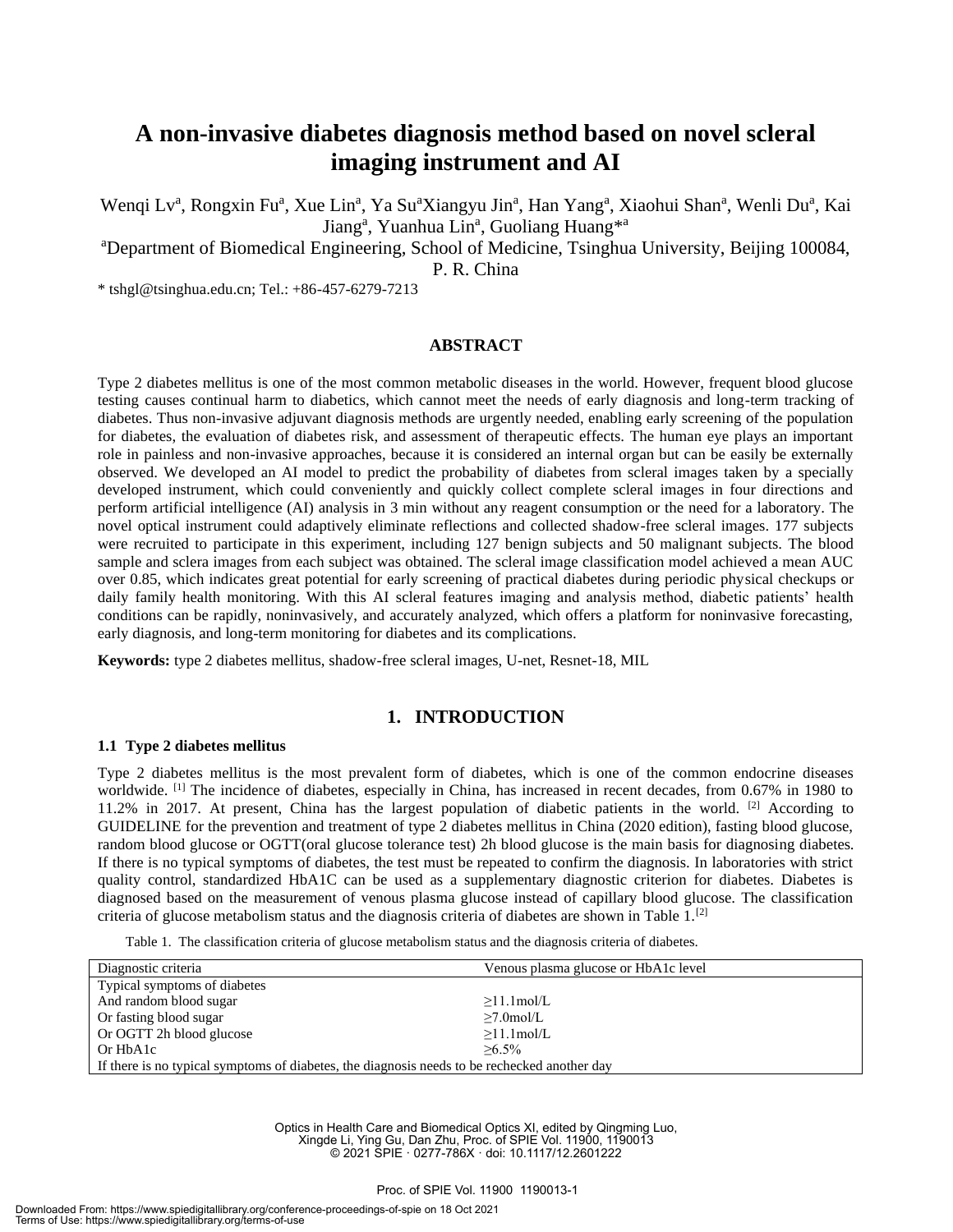For people at high risk of diabetes, screening should be carried out as soon as possible. The results of a number of randomized controlled studies have shown that people with impaired glucose tolerance (IGT) receiving appropriate lifestyle interventions can delay or prevent the onset of diabetes. However, the common diagnostic methods of monitoring blood glucose levels has a relatively high threshold, which leads to difficulties in early screening of type 2 diabetes mellitus with milder symptoms, and can cause sustained harm to the patients. [3-5] Therefore, there is an urgent need for a non-invasive method to diagnose diabetes, which can be quickly and easily used for early screening and risk assessment of type 2 diabetes mellitus.

#### **1.2 The diagnostic potential of scleral features**

Extensive clinical studies have revealed a close relationship between scleral features and changes in internal organs. However, the sclera, also known as the white of the eye, is the opaque, fibrous, protective, outer layer of the human eye [6]. The sclera's blood vessels are mainly on the surface [7], so they are almost the only blood vessels that can be directly observed without being covered by skin and affected by pigments. Therefore, it is expected that cancer is related to the vascular pattern of the sclera. The human eye plays an important role in painless and non-invasive approaches, because it is considered an internal organ but can be easily be externally observed [8]. The iris and sclera are two important parts of the human eye that can provide useful information about one's health status <sup>[9]</sup>. Therefore, examining the iris and sclera can reveal possible diseases or dysfunctions of specific organs <sup>[10]</sup>. Advanced image processing and data mining techniques have been utilized as a powerful disease diagnostic tool in biomedical applications [11,12] . Iris sign recognition algorithms have been used to detect cholesterol present in blood vessels [13,14], as well as definition risk factors for diabetes  $[15,16]$  and breast cancer  $[17]$ . Dilated scleral vessels have been used to assess the health status of patients suspected of having internal carotid artery occlusions  $^{[18]}$ . Further, modeling efforts have shown that scleral stiffness  $^{[19]}$ , thickness  $^{[20]}$ , and collagen fiber structure  $^{[21]}$ , which are associated with the optic nerve head (ONH) tissues, can be used to evaluate the effects of diabetes for major ocular diseases  $[22]$ . Fundus imaging can objectively display retinal images  $[23]$ and is a common method for clinical screening of type 2 diabetic retinopathy. Coudrillier <sup>[24]</sup> found that changes in the arrangement of scleral collagen fibers are closely related to type 2 diabetes mellitus.

#### **1.3 Machine and deep learning in biomedical research**

In recent years, we have witnessed the significant deployment of machine and deep learning techniques used in biomedical research <sup>[25-27]</sup>. Compared to humans using experience and knowledge to analyze medical data, learningbased techniques have a key advantage in that they are capable of automatically discovering important information from raw data for further analysis. In this way, more informative features can be extracted, and more complicated but valuable patterns can be recognized. Specifically, many researchers have used Artificial Intelligence (AI) technology to increase the efficiency of scleral features-based type 2 diabetes diagnosis. Kaushal  $^{[28]}$  developed an EyeArt system for fully automated screening of diabetic retinopathy patients, which yielded results with good sensitivity and specificity. Varun Gulshan <sup>[29]</sup> processed a huge data set (11,711 fundus images from 5,871 patients) by deep learning for the detection of diabetic retinopathy. Piyush Samant <sup>[30]</sup> analyzed 338 subjects, including 180 individuals with diabetes and 158 without diabetes and obtained infrared images of these patients, which were processed by image segmentation and feature extraction; the accuracy of classification between diabetic and non-diabetic groups was 89.63%.

#### **2. THE INSTRUMENT AND AI MODEL**

#### **2.1 The specially developed instrument**

Due to the multilayer quasi-sphere structure of eyeball, the imaging shadow from the illumination source is a challenge for scleral features imaging. To solve this problem, a slit lamp microscope was developed for ophthalmological diagnosis [31]; this facilitates the observation of flaws in the eyeball in a narrow zone using a slit light produced by the slit illumination source, free from reflection shadows due to the illumination source. However, an additional scan of slit light is required to acquire an overall image of the eyeball and it is rather time-consuming to splice images taken with a slit light scan. Moreover, slit lamp microscopes are only suitable for retinal imaging. Here, an adaptive scleral features imaging approach was proposed to avoid reflection from the illumination source, which causes disturbance (Fig. 1).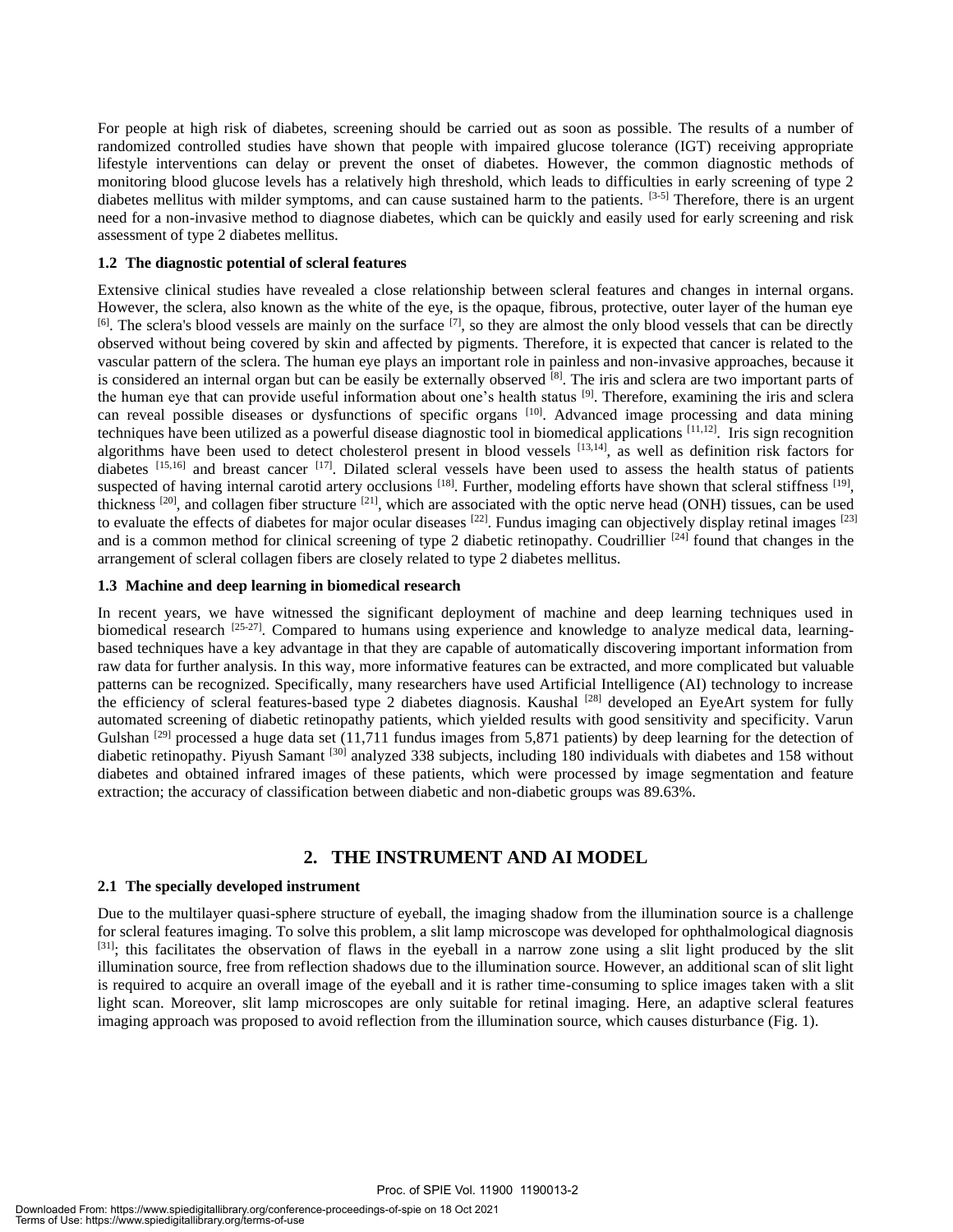

Figure 1. Schematic diagram of adaptive scleral features imaging and a photo of the system. (a) Graphical representation of conventional eye imaging, including the illumination source's reflection shadows. (b) Schematic diagram of adaptive scleral features imaging. (c) Image of the adaptive scleral features imaging system. (d) Graphical representation of shadowless white eye imaging in four directions.

To eliminate the interference by reflection shadows on scleral features imaging due to the illumination source, an adaptive scleral features imaging system was developed as shown in Figure 1(b), where S1 is the illumination source of a 1-W LED white light, G1 is the cross guiding light of a 1-W green LED, the lens has a 100-mm focal length, CCD is a Canon 5D, S'1 is one of the reflection shadows of the illumination source S1,  $\alpha$  is the angle between the optical axis and S1, and  $\beta$  is the angle between the optical axis and the pupil. To build the iris auto-tracking and sclera auto-focusing method, the optimum values of α and β were obtained at  $\sim$ 40–50° and  $\sim$  65–80°, respectively, when all reflection shadows of the illumination source were focused on a small point and superimposed onto the pupil. The optimal values of α and β differ for different people. Using the cross light guide G1, the user is guided to rotate the eyeball and adjust the pupil position, and make negative feedback on the iris automatic tracking until the reflected shadows of the corresponding illumination light converge at one point and is superimposed into the pupil. The sclera can then be imaged clearly without any interference from the reflection shadows due to the illumination source, as shown in Figure 1(d) left.

Similarly, to rotate the eyeball right, up, downward, or auto-focus, and photograph the white eye synchronously, images of the entire white portion of the eye without the reflection shadows of the illumination source can be obtained as shown in Figure 1(d) right, up, and down. The above-mentioned processes can be finished within 3 min.

#### **2.2 The AI prediction model**

The AI prediction model consists of two parts, as shown in picture 2. First one is a scleral segmentation model based on the U-net, and the other one is a feature extraction and classification model based on Resnet-18 and MIL.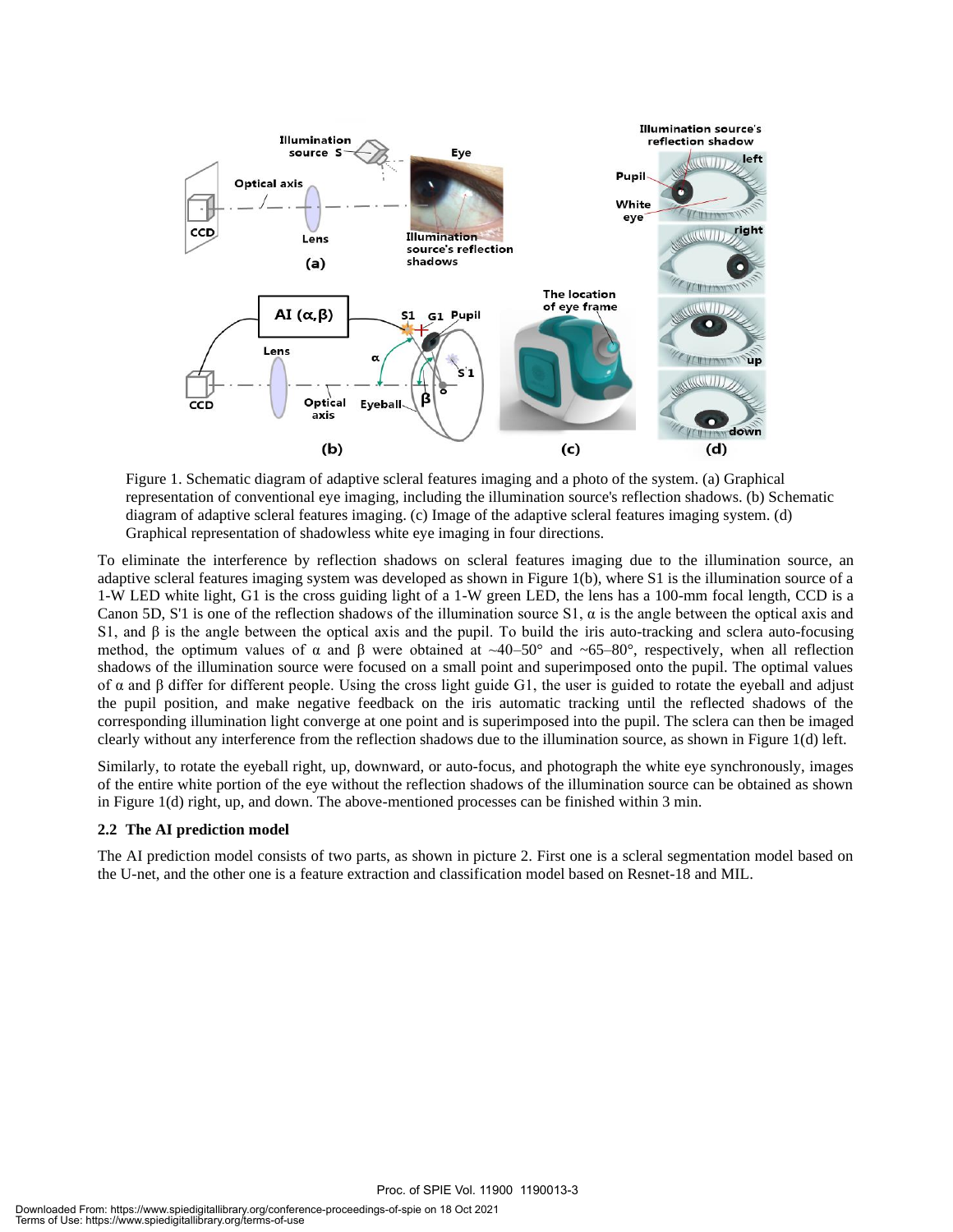

Figure 2. The AI prediction model. Part 1 is a scleral segmentation model based on the U-net, and part 2 is a feature extraction and classification model based on Resnet-18 and MIL.

The U-net structure was proposed by Olaf Ronneberger et al. in 2015<sup>[32]</sup>. Its advantage is that it can comprehensively use deep features and shallow features to achieve more accurate target segmentation. The U-net training requires a small number of labeled samples, so It is suitable for the needs of image segmentation in the field of biomedical images. The U-net network structure is a U-shaped structure consisting of a contracting path for obtaining information and an expanding path symmetrical to it for precise positioning. The U-net network structure can combine the information of object recognition with the information of the precise position of the object, so as to realize the accurate segmentation of medical images. Now some researchers have applied U-net to the field of scleral segmentation and have achieved good results [33] .

In the scleral segmentation experiment based on the U-net, we divided the training set and the test set by 7:3. Manually label the scleral area of the training set. Due to the small amount of data in the training set, in order to obtain better training results, we have expanded the training data. The optimization algorithm used in this experiment is the stochastic gradient descent method (SGD), and the momentum optimization method (Momentum) and the L2 regularization term to prevent the model from overfitting are introduced, and the adaptive learning rate method is also used. Finally, this experiment uses IoU (the ratio of the intersection and union of the two sets of Predicted Segmentation and Ground Truth), Precision, Recall, and F1-score as evaluation indicators.

The preprocessed scleral image was fed to the MIL model. For each patient, different areas of the two eyes were revealed in different images. It is better to consider all images of a patient when making a decision than to predict from a single image. This issue has been addressed by MIL.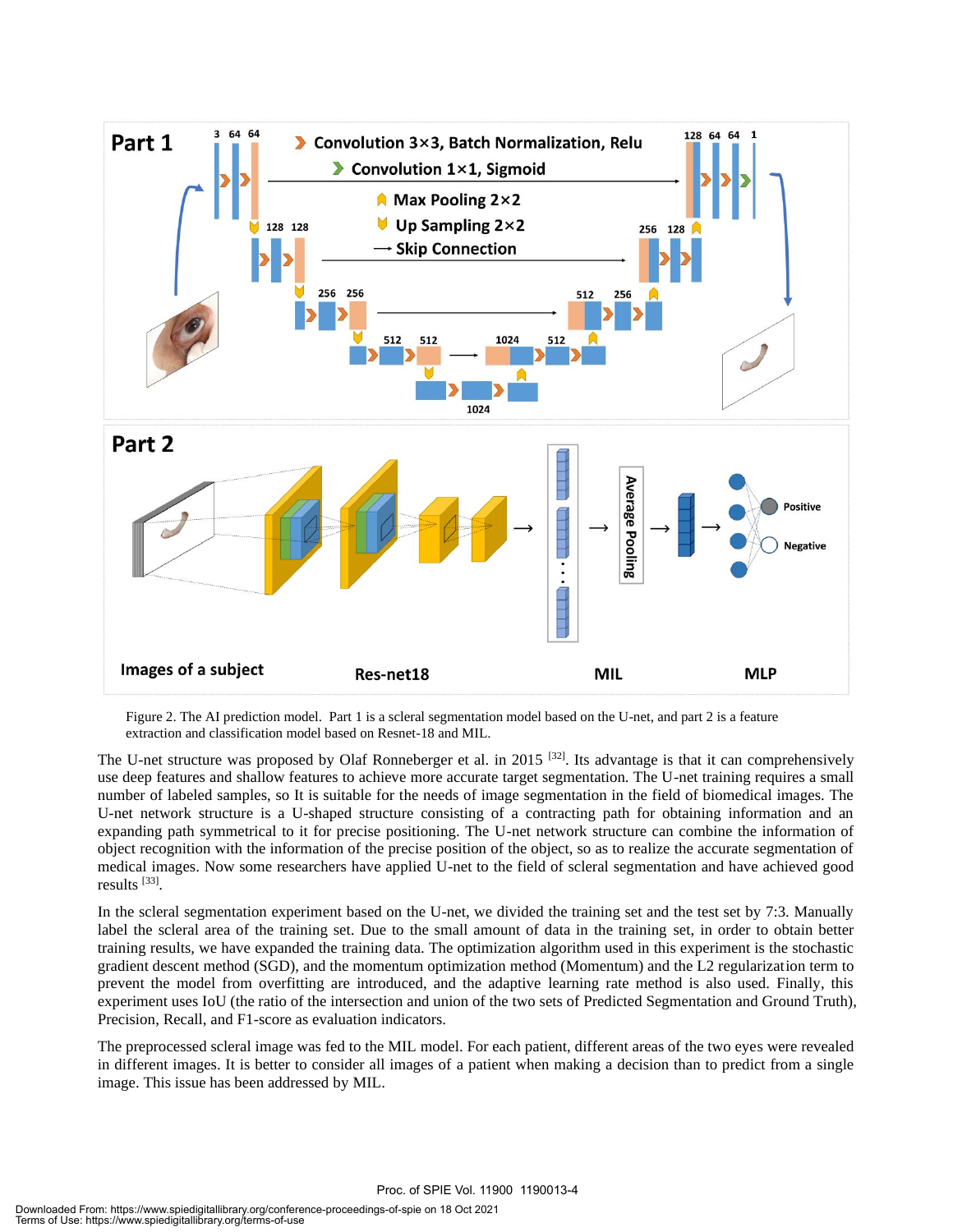As shown in Fig. 2, for all images  $\gamma = \{x_i\}_{i=1}^{10}$  of a patient, both of them are fed into ResNet-18, which is denoted here as g. A sequence of feature vectors  $\{h_i\}_{i=1}^{10}$  is extracted by ResNet-18, where  $h_i = g(x_i)$  serves as the feature vectors of each scleral image. To utilize information from all images of each patient, a fusion feature vector  $h$  fusion is calculated, which gathers useful information from each feature vector  $\{h_i\}_{i=1}^{10}$  and serves as a reliable representation. The fusion feature vector is aggregated from feature vectors using average pooling, given by equation (1), where N denotes the number of scleral images for each patient. Finally, the fusion feature vector hfusion is fed into a multi-layer perceptron (MLP) to obtain a prediction score.

$$
h_{fusion} = \frac{1}{N} \sum_{i=1}^{N} h_i
$$
 (1)

We used transfer learning techniques to improve the performance of the model. In this technique, the model is first pretrained with data from the source domain, then weights are transferred and further trained with data from the target domain. The insight in transfer learning is that the source and target domains share some basic functional patterns. To overcome the problem of class imbalance, we optimized the MIL model with the focus function as the target function. The model was optimized by Adam Optimizer.

#### **3. DATA**

#### **3.1 Subjects and biochemical indicators**

This study randomly selected 177 subjects (including 50 ordinary people and 127 people with type 2 diabetes mellitus) from residents of Shanghai and Chongqing community, China, from April 10-20, 2016. They were examined using novel optical instrument and other biochemical test. We retrospectively collected patient data from the novel optical instrument and hospital records, including scleral pictures and physiological indicators. Subjects were excluded from insulin treatment. This study was approved by the Ethics Committee of Tsinghua University School of Medicine. This is a retrospective study, and it is difficult to contact each subject and obtain informed consent, therefore the research notice and contact information of relevant staff were posted publicly at School of Medicine, Tsinghua University.

In addition, we also counted other biochemical indicators of 127 patients with type 2 diabetes, as shown in Table 2.

| Table 2. Information on video and audio files that can accompany a manuscript submission. |  |  |  |
|-------------------------------------------------------------------------------------------|--|--|--|
|                                                                                           |  |  |  |
|                                                                                           |  |  |  |

| <b>Subjects</b>    | <b>Biochemical indicators</b> | Mean $\pm$ S.D.     |
|--------------------|-------------------------------|---------------------|
| Ordinary people    | Fasting blood glucose         | $5.024 \pm 0.477$   |
| people with type 2 | Fasting blood glucose         | $8.081 \pm 1.764$   |
| diabetes mellitus  | Triglycerides                 | $1.775 \pm 1.346$   |
|                    | Total cholesterol             | $5.896 \pm 1.062$   |
|                    | High density lipoprotein      | $3.439 \pm 0.875$   |
|                    | Low-density lipoprotein       | $1.291 \pm 0.311$   |
|                    | Alanine aminotransferase      | $20.984 \pm 12.104$ |
|                    | Aspartate aminotransferase    | $22.307 \pm 8.274$  |
|                    | Creatinine                    | $64.315 \pm 16.118$ |
|                    | Urea                          | $5.767 \pm 1.539$   |

#### **3.2 Scleral images**

Scleral images were recorded for each eye of the 177 subjects, including center, up, down, left, and right images Thus, a total of 17770 scleral images were used in the subsequent AI analysis. The typical scleral images are shown in Fig. 3. In these images, scleral area is reflection- and shadow-free, so that the reflection shadows are focused on pupil. The distribution of capillaries and abnormal patterns are clearly visible even by naked eye.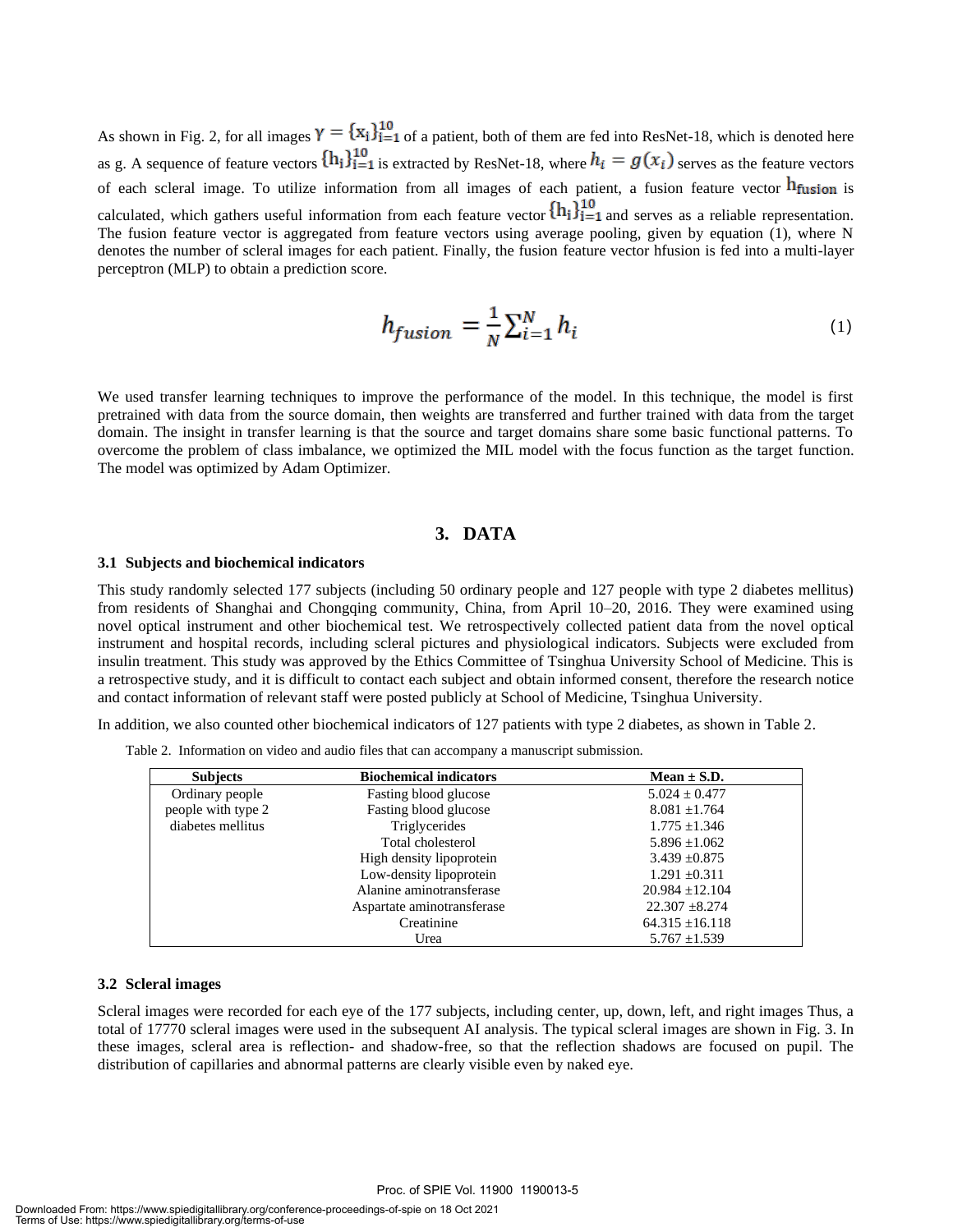

Figure 3. Different directions scleral images of one eye.

**4. RESULTS**



**4.1 Performance of the AI prediction model**

Figure 4. Performance of the AI prediction model. The upper part and the first table in the lower right corner of this picture show the performance of U-net for segmenting sclera; the picture in the lower left corner of this picture and the second table in the lower right corner show the prediction performance of Resnet-18 and MIL .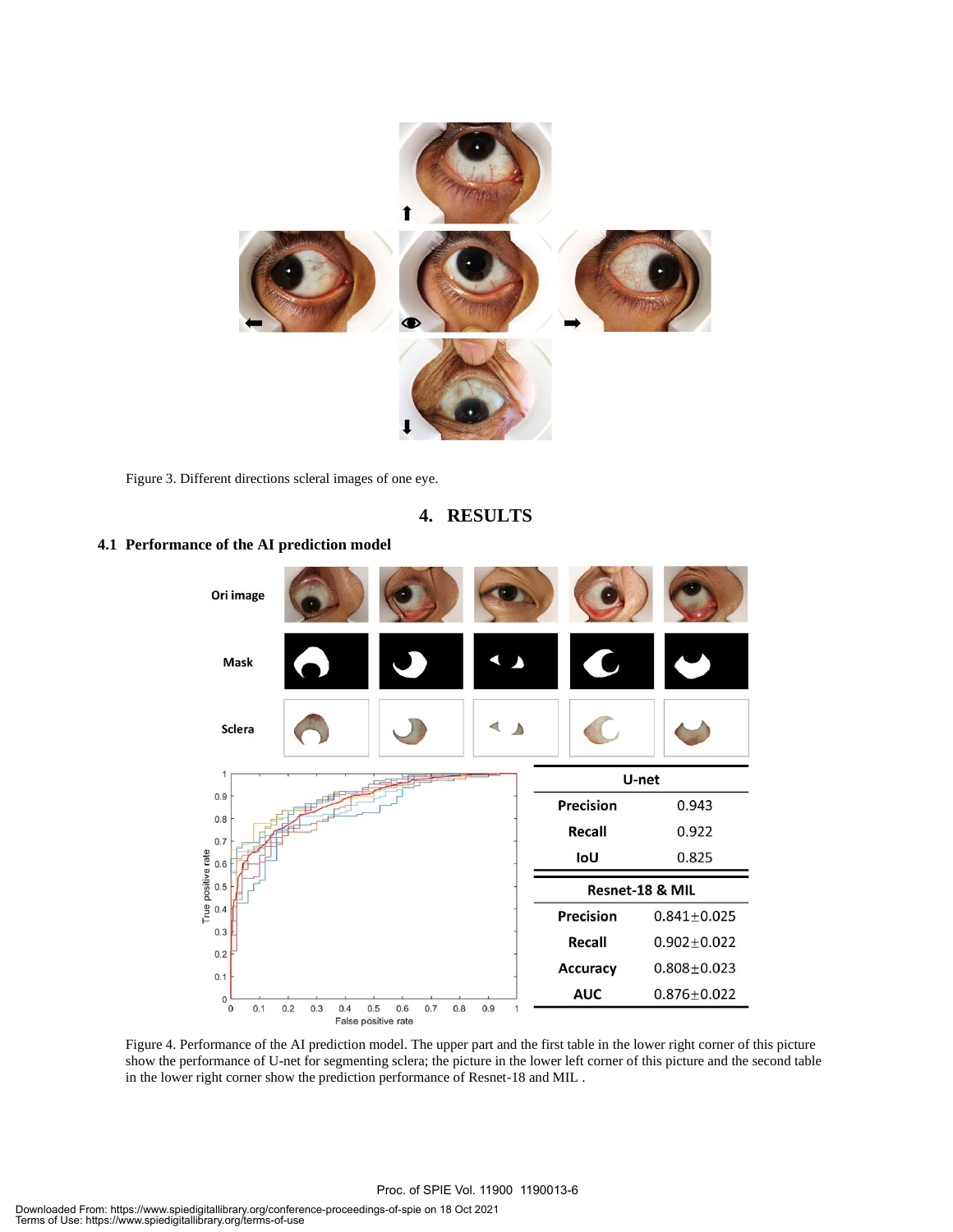It can be seen from Figure 4 that the accuracy and recall rate of the U-net model applied to the sclera segmentation are relatively high, and IoU also meets the requirements. It should be pointed out that there is no other public data set to compare the performance of the scleral segmentation algorithm.

Furthermore, when Resnet-18 and MIL are used to predict type 2 diabetes based on scleral images, the classification accuracy is 0.808, precision is 0.8567, recall is 0.902, and AUC is 0.876. The results indicate that the model has learned to distinguish features related to type 2 diabetes on the scleral images of subjects, and has a good predictive performance.

#### **4.2 Model score and complications**

Through the correlation analysis between biochemical indicators and the scores of our AI prediction model for type 2 diabetes, we found that the model is not sensitive to diabetes-related diseases such as hyperlipidemia and nephropathy. This further shows that our AI prediction model specifically recognizes the characteristics of diabetes and has the ability to resist interference from complications.

| <b>Biochemical indicators</b> | <b>Correlation coefficient</b> | <b>Biochemical indicators</b> | <b>Correlation coefficient</b> |
|-------------------------------|--------------------------------|-------------------------------|--------------------------------|
| Triglycerides                 | 0.048219                       | Alanine aminotransferase      | 0.080244                       |
| Total cholesterol             | 0.085137                       | Aspartate aminotransferase    | $-0.08684$                     |
| High density lipoprotein      | 0.08376                        | Creatinine                    | $-0.08684$                     |
| Low-density lipoprotein       | $-0.08684$                     | Urea                          | 0.110006                       |

Table 3. Correlation coefficient of model score and complications.

#### **4.3 Discussion**

The novel scleral imaging instrument solves the problem of artifacts during scleral imaging, making scleral imaging a high-quality and standardized operation. The AI model based on U-net and MIL can segment and classify scleral images relatively accurately. From a point-of-care perspective, the non-invasive AI method has various advantages such as simplicity, ease of use, low cost, no reagent required, and almost real-time(<3min), making it suitable for large-scale community early screening. More importantly, due to its painless and non-invasive nature, we believe our assessment system for lung cancer at an early stage may have chance to simplify physical examination processes and improve patients' medical experiences.

Many aspects are worth exploring further in our research. First, the outpatients participating in the experiment are all from only two centers, which may limit the mobility of the algorithm. Thus, further external multi-center validation is warranted. Second, the non-invasive AI method could be used to detect type 2 diabetes mellitus, whether it could distinguish other diseases requires more samples and data.Furthermore, even though AI applied to biomedical research is a powerful tool to analyze deep features and connections among type 2 diabetes and scleral images, it is still should concerned about privacy protection and improper use in social implications.

#### **5. CONCLUSIONS**

In summary, we have developed a non-invasive AI method to predict the risk of type 2 diabetes: We have developed a MIL model that predicts the probability of lung cancer through scleral images taken by a specially developed instrument, which can conveniently, quickly acquire complete scleral images in four directions, complete AI analysis within 3 minutes, without any reagent consumption, and no laboratory. The average AUC of the binary classification results of the MIL model is 0.876, indicating that there is great potential for early screening of type 2 diabetes in regular physical examinations or daily family health monitoring.

Our results suggest a new concept that in this innovative study, the use of deep learning to analyze scleral images can help detect type 2 diabetes. This work supports a potential step towards the development of deep learning-based tools for pre-screening diabetes probability assessment in outpatient clinics or diabetes screening in the community, which may help guide further diagnostic tests or visits.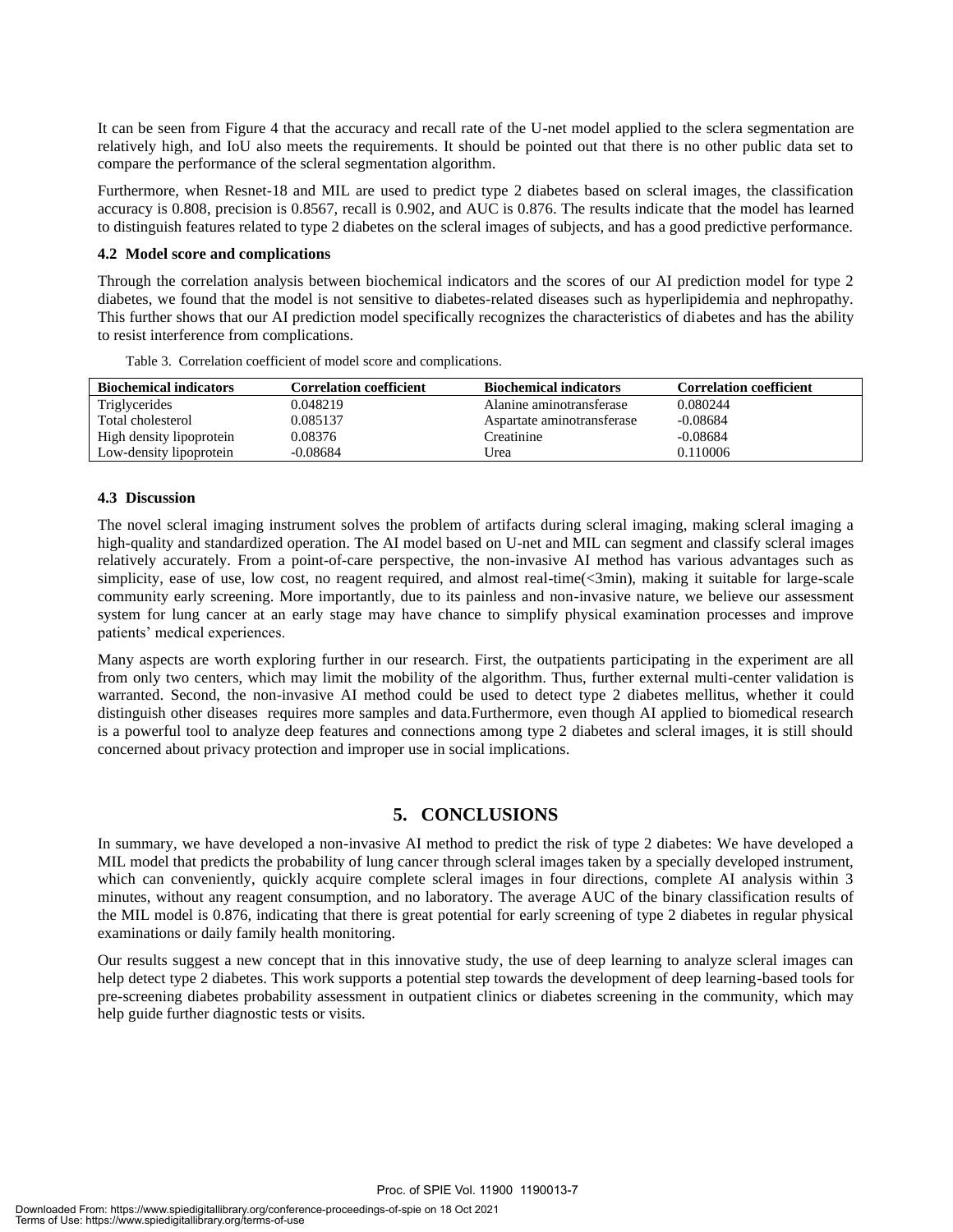#### **REFERENCES**

[1] Ning G. Status quo and prospect of prevention and control of diabetes in China (in Chinese). Sci Sin Vitae, 48: 810– 811(2018).

[2]Chinese Diabetes Society."CDS GUIDE (2020 EDITION) ." Chinese Journal of Diabetes Mellitus 13.04:315- 409(2021).

[3] Yang Min, Liu Jie. Current status of prevention and control of diabetes in China [J]. Medical Innovation of China,2014,11(07):149-151(2014).https://doi.org/10.3969/j.issn.1674-4985.2014.07.060

[4] Ji-hong Kang, Tiao Guan, Guang Ning, et al. Diabetes research in China: current status and future challenges [J]. Translational Medicine Research (Electronic Edition),2012,2(03):1-24(2012). https://doi.org/10.3868/j.issn.2095- 154x.2012.03.001

[5]LI Yong-qin, DENG Qin-kai. Research on non-invasive detection methods of diabetic neuropathy. Chinese Journal of Medical Physics. 2002,19(3):174-178(2002).

[6] Cassin, Barbara; Solomon, Sheila A.B. (1990). Dictionary of Eye Terminology (2nd ed.). Gainesville, Fla.: Triad Pub. Co. ISBN 978-0937404331.

[7] Davson, Hugh and Perkins, Edward S.. "Human eye". Encyclopedia Britannica, 7 Aug. 2020, <https://www.britannica.com/science/human-eye>(10 August 2021).

[8] Ma, L.; Zhang, D.; Li, N.; Cai, Y.; Zuo, W.; Wang, K. Iris-based medical analysis by geometric deformation features. IEEE journal of biomedical and health informatics 2012, 17, 223–231(2012).

[9] Othman, Z.; Prabuwono, A. S. Preliminary study on iris recognition system: Tissues of body organs in iridology. 2010 IEEE EMBS Conference on Biomedical Engineering and Sciences (IECBES). pp 115–119(2010).

[10] Demea, A. L. S. Medical Diagnosis System based on iris analysis. Acta Technica Napoc- ensis, Electronics and Telecommunications 2009, 50 .

[11] Parmar, C.; Grossmann, P.; Bussink, J.; Lambin, P.; Aerts, H. J. Machine learning methods for quantitative radiomic biomarkers. Scientific reports 2015, 5, 1–11(2015).

[12] Heydari, M.; Teimouri, M.; Heshmati, Z.; Alavinia, S. M. Comparison of various clas- sification algorithms in the diagnosis of type 2 diabetes in Iran. International Journal of Diabetes in Developing Countries 2016, 36, 167–173(2016). [13] Ramlee, R.; Ranjit, S. Using iris recognition algorithm, detecting cholesterol presence. 2009 International

Conference on Information Management and Engineering.pp 714–717(2009).

[14] Sarika, G. , and S. Madhuri . "Automated Detection of Cholesterol Presence using Iris Recognition Algorithm." International Journal of Computer Applications 133.6(2016):41-45(2016).

[15] Salles, L. F.; Silva, M. J. P. d. The sign of the Cross of Andreas in the iris and Diabetes Mellitus: a longitudinal study. Revista da Escola de Enfermagem da USP 2015, 49, 0626–0631(2015).

[16] Hansen, A. B.; Hartvig, N. V.; Jensen, M. S.; Borch-Johnsen, K.; Lund-Andersen, H.; Larsen, M. Diabetic retinopathy screening using digital non-mydriatic fundus photog- raphy and automated image analysis. Acta Ophthalmologica Scandinavica 2004, 82, 666–672(2004).

[17] Huang, W.-T.; Hung, H.-H.; Kao, Y.-W.; Ou, S.-C.; Lin, Y.-C.; Cheng, W.-Z.; Yen, Z.- R.; Li, J.; Chen, M.; Shia, B.-C., et al. Application of neural network and cluster analyses to differentiate TCM patterns in patients with breast cancer. Frontiers in Pharmacology 2020, 11, 670(2020).

[18] Countee, R. W.; Gnanadev, A.; Chavis, P. Dilated episcleral arteries–a significant phys- ical finding in assessment of patients with cerebrovascular insufficiency. Stroke 1978, 9, 42–45(1978).

[19] Sigal, I. A.; Yang, H.; Roberts, M. D.; Grimm, J. L.; Burgoyne, C. F.; Demirel, S.; Downs, J. C. IOP-induced lamina cribrosa deformation and scleral canal expansion: independent or related? Investigative ophthalmology & visual science 2011, 52, 9023– 9032(2011).

[20] Norman, R. E.; Flanagan, J. G.; Sigal, I. A.; Rausch, S. M.; Tertinegg, I.; Ethier, C. R. Finite element modeling of the human sclera: influence on optic nerve head biomechan- ics and connections with glaucoma. Experimental eye research 2011, 93, 4–12(2011).

[21] Coudrillier, B.; Boote, C.; Quigley, H. A.; Nguyen, T. D. Scleral anisotropy and its effects on the mechanical response of the optic nerve head. Biomechanics and modeling in mechanobiology 2013, 12, 941–963.

[22] Coudrillier, B.; Pijanka, J.; Jefferys, J.; Sorensen, T.; Quigley, H. A.; Boote, C.; Nguyen, T. D. Effects of age and diabetes on scleral stiffness. Journal of biomechanical engineering 2015, 137(2015).

[23] Liu Jie, Zhang Huijuan. Advances in applications of diabetic retinopathy examination[ J]. Journal of Clinical and Pathological Research, 2019, 39(7): 1560-1563(2019).https://doi.org/10.3978/j.issn.2095-6959.2019.07.030